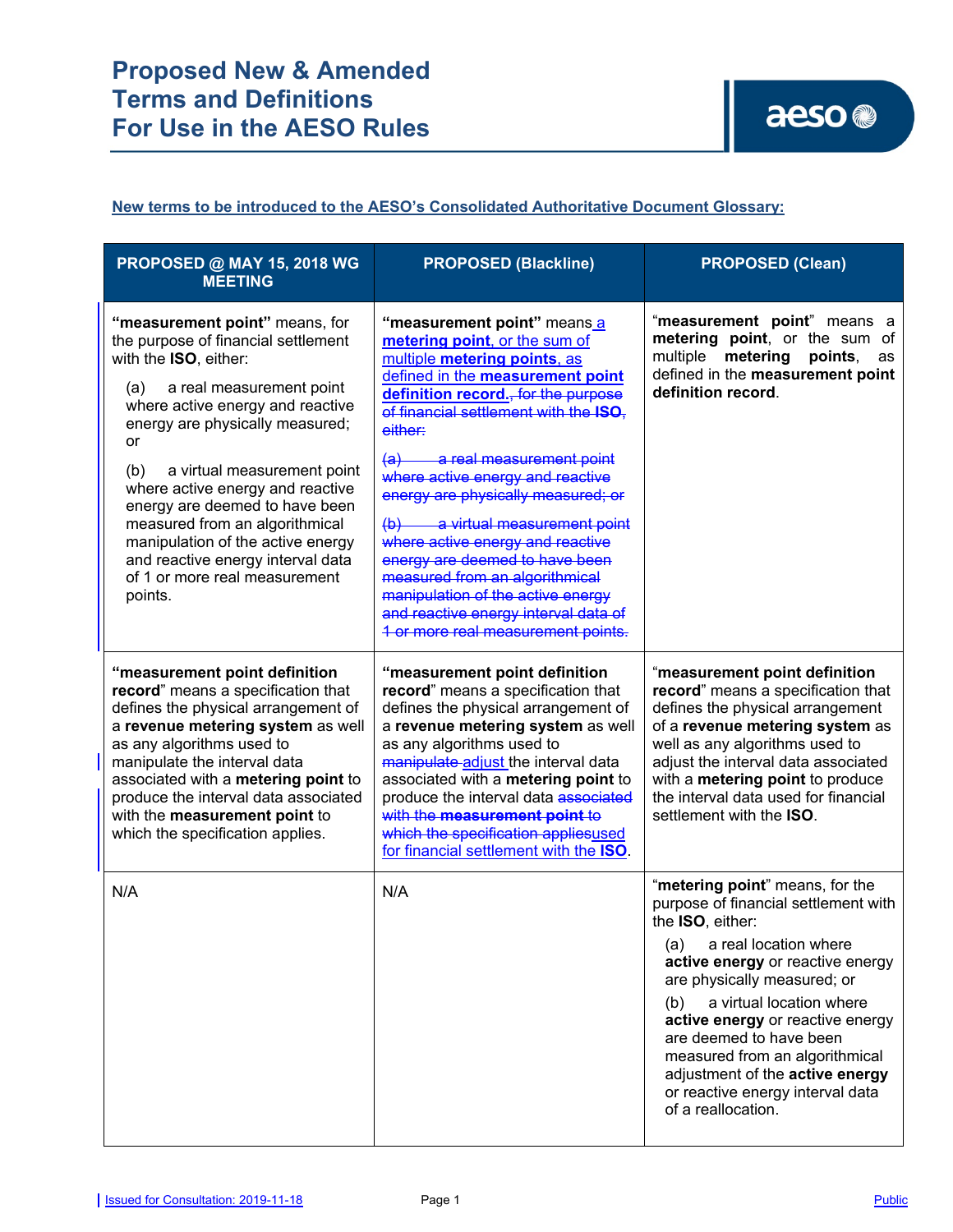

| "revenue metering system" means<br>all metering equipment required for<br>the measurement of the active<br>energy and reactive energy interval<br>data for a single metering point<br>used for financial transaction and, if<br>applicable, remote storage of that<br>interval data. | "revenue metering system" means<br>all-the metering equipment,<br>including the revenue meter, for<br>acquisition, processing, delivery and<br>storage of the interval data that<br>isrequired for the measurement of<br>the active energy and reactive<br>energy interval data for a single<br>metering point used for financial<br>settlement with the ISO. transaction<br>and, if applicable, remote storage of<br>that interval data | "revenue metering system"<br>means the metering equipment,<br>including the revenue meter, for<br>acquisition, processing, delivery<br>and storage of the interval data<br>that is used for financial settlement<br>with the <b>ISO</b> . |
|--------------------------------------------------------------------------------------------------------------------------------------------------------------------------------------------------------------------------------------------------------------------------------------|------------------------------------------------------------------------------------------------------------------------------------------------------------------------------------------------------------------------------------------------------------------------------------------------------------------------------------------------------------------------------------------------------------------------------------------|-------------------------------------------------------------------------------------------------------------------------------------------------------------------------------------------------------------------------------------------|
|--------------------------------------------------------------------------------------------------------------------------------------------------------------------------------------------------------------------------------------------------------------------------------------|------------------------------------------------------------------------------------------------------------------------------------------------------------------------------------------------------------------------------------------------------------------------------------------------------------------------------------------------------------------------------------------------------------------------------------------|-------------------------------------------------------------------------------------------------------------------------------------------------------------------------------------------------------------------------------------------|

## **Terms and definitions to be amended for use in the ISO rules:**

| <b>EXISTING</b>                                                                                                                                                                                                                                                                  | <b>PROPOSED (Blackline)</b>                                                                                                                                                                                                                                                                                                                  | <b>PROPOSED (Clean)</b>                                                                                                                                                                                                                                                                            |
|----------------------------------------------------------------------------------------------------------------------------------------------------------------------------------------------------------------------------------------------------------------------------------|----------------------------------------------------------------------------------------------------------------------------------------------------------------------------------------------------------------------------------------------------------------------------------------------------------------------------------------------|----------------------------------------------------------------------------------------------------------------------------------------------------------------------------------------------------------------------------------------------------------------------------------------------------|
| "meter" means the apparatus which<br>measures active energy, reactive<br>energy or both, including any<br>internal recorder, or clock, which is<br>normally tested as part of the<br>apparatus.                                                                                  | "revenue meter" means the<br>apparatus which that measures<br>active energy or, reactive power<br>energyor both, including any internal<br>recorder, or clock, which is normally<br>tested as part of the apparatus at<br>intervals defined by the ISO for the<br>purpose of financial settlement with<br>the ISO.                           | "revenue meter" means the<br>apparatus that measures active<br>energy or reactive energy at<br>intervals defined by the ISO for the<br>purpose of financial settlement with<br>the <b>ISO</b> .                                                                                                    |
| "metered demand" means the rate<br>at which electric energy is delivered<br>to a point of delivery or from a<br>point of supply, in MW, measured<br>by the relevant metering<br>equipment and averaged over a 15-<br>minute or other interval as deemed<br>necessary by the ISO. | "metered demand" means the rate,<br>in MW, at which electric energy is<br>transferred to or from the<br>transmission system delivered to a<br>point of delivery or from a point of<br>supply, in MW, measured by the<br>relevant metering equipment and<br>averaged over a 15-minute or other<br>interval as deemed necessary by the<br>ISO. | "metered demand" means the rate.<br>in MW, at which electric energy is<br>transferred to or from the<br>transmission system at a<br>measurement point, as measured<br>by the relevant metering<br>equipment and averaged over a 15-<br>minute or other interval as deemed<br>necessary by the ISO. |
| "metered energy" means the<br>quantity of electric energy<br>transferred to a point of delivery or<br>from a point of supply, in MWh,<br>reflected by the relevant metering<br>equipment during a particular<br>period of time.                                                  | "metered energy" means the<br>quantity of electric energy<br>transferred to a point of delivery or<br>from a point of supply, in MWh,<br>reflected-measured by the relevant<br>metering equipment during a<br>particular period of time.                                                                                                     | "metered energy" means the<br>quantity of electric energy measured<br>by the relevant metering<br>equipment during a particular<br>period of time.                                                                                                                                                 |

 $\overline{\phantom{a}}$